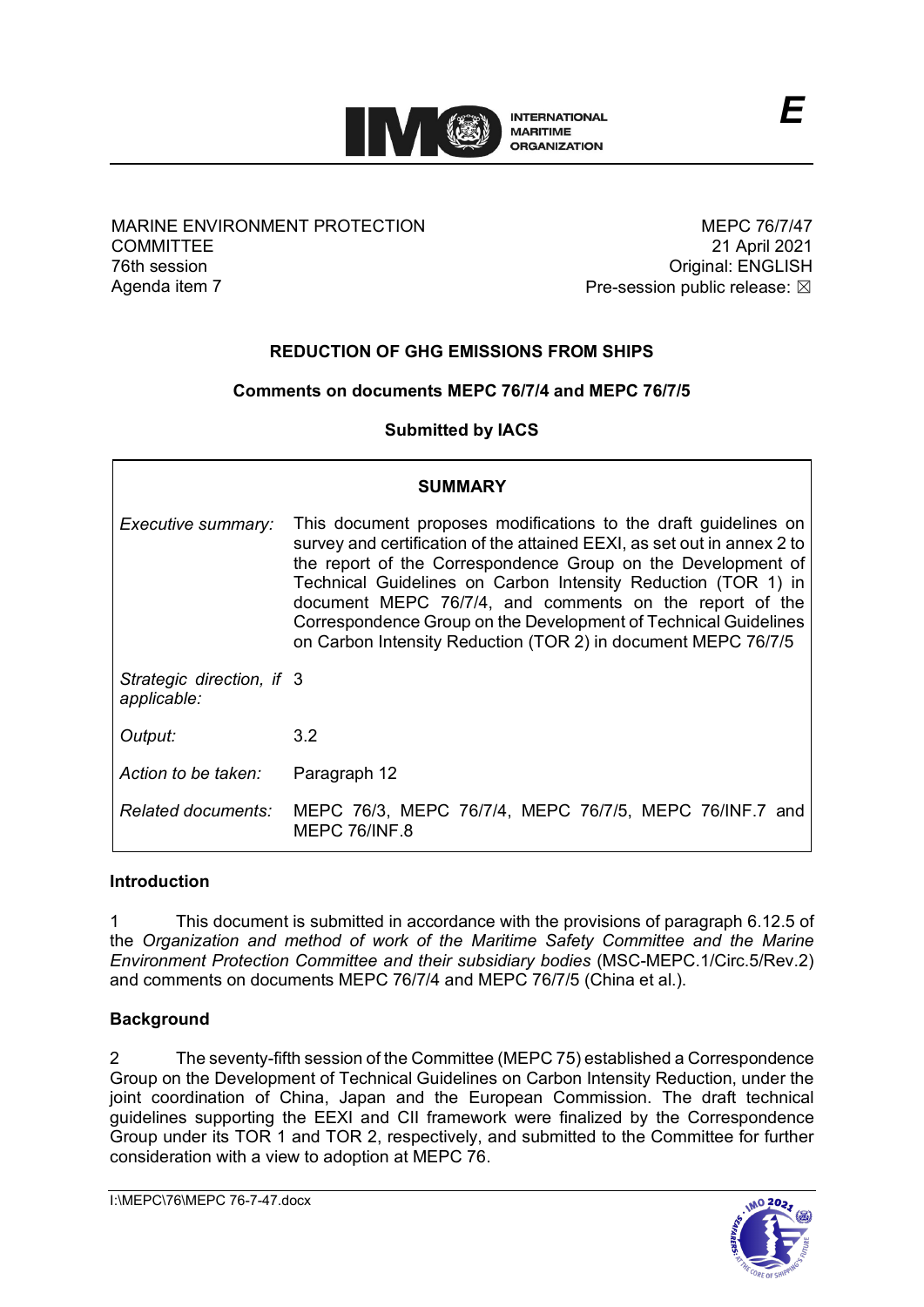3 This document proposes modifications to the draft guidelines on survey and certification of the attained EEXI developed under TOR 1.2 and provides comments on some issues highlighted in the report of the Correspondence Group on the Development of Technical Guidelines on Carbon Intensity Reduction (TOR 2).

# **Discussion and proposals**

## *Using numerical calculations as a replacement of model tests (relating to TOR 1.2)*

4 According to paragraph 2.3 of the draft guidelines on survey and certification of the attained energy efficiency existing ship index (EEXI) ("draft guidelines"), as set out in annex 2 to document MEPC 76/7/4, numerical calculations can be considered as equivalent to model propeller open water tests and can be used to complement model tests. Numerical calculations can be used to evaluate the effect of additional hull features on ships' performance. IACS takes the view that the usage of numerical calculations could be expanded, following the technical progress achieved on the numerical simulation and calculation, and be allowed, under certain conditions, to replace model tests. As an example, in model tests where the EEDI draught was not considered originally, it would be possible to complement these with numerical calculations.

- 5 **Accordingly, the following modifications to paragraph 2.3 are proposed:** 
	- "2.3 *Tank test* means model towing tests, model self-propulsion tests and model propeller open water tests. Numerical calculations may be accepted as equivalent to model propeller open water tests or used to complement the tank tests conducted (e.g. to evaluate the effect of additional hull features such as fins, etc. on ships' performance), or as a replacement of model tests provided that the methodology and numerical model used have been validated/calibrated against parent hull sea trials and/or model tests, with the approval of the verifier."

6 From paragraph 4.2.2.7 of the draft guidelines, it can be inferred that the EEDI *Vref* can be obtained from model tests and numerical calculations. However, there is no guidance on how numerical calculations may be used together with model tests. An interpretation could be that when previous model test data are available, numerical calculations can be used to calibrate an estimated speed-power curve under a draught which is different to the EEDI condition, or validate against these model tests which were subsequently used for attained EEDI calculations at the design stage. As suggested in paragraphs 4 and 5 above, numerical calculations may be accepted as a replacement of model tests. In this regard, numerical calculations could be used independently.

7 To reflect the above consideration, modifications to sub-paragraph 7 of paragraph 4.2.2 of the draft guidelines are proposed as follows:

".7 an estimated speed-power curve under the EEDI condition, or under the design a different load draught to be calibrated to the EEDI condition, obtained from tank test and/or numerical calculations, if available."

8 With regard to paragraph 4.2.8 of the draft guidelines, IACS notes the use of "tank test or numerical calculations", which may be seen as contradicting paragraph 2.3 and

<span id="page-1-0"></span>Here and further in the text, tracked changes are indicated using "strikeout" for deleted text and "grey shading" and underlined to highlight all modifications and new insertions, including deleted text.